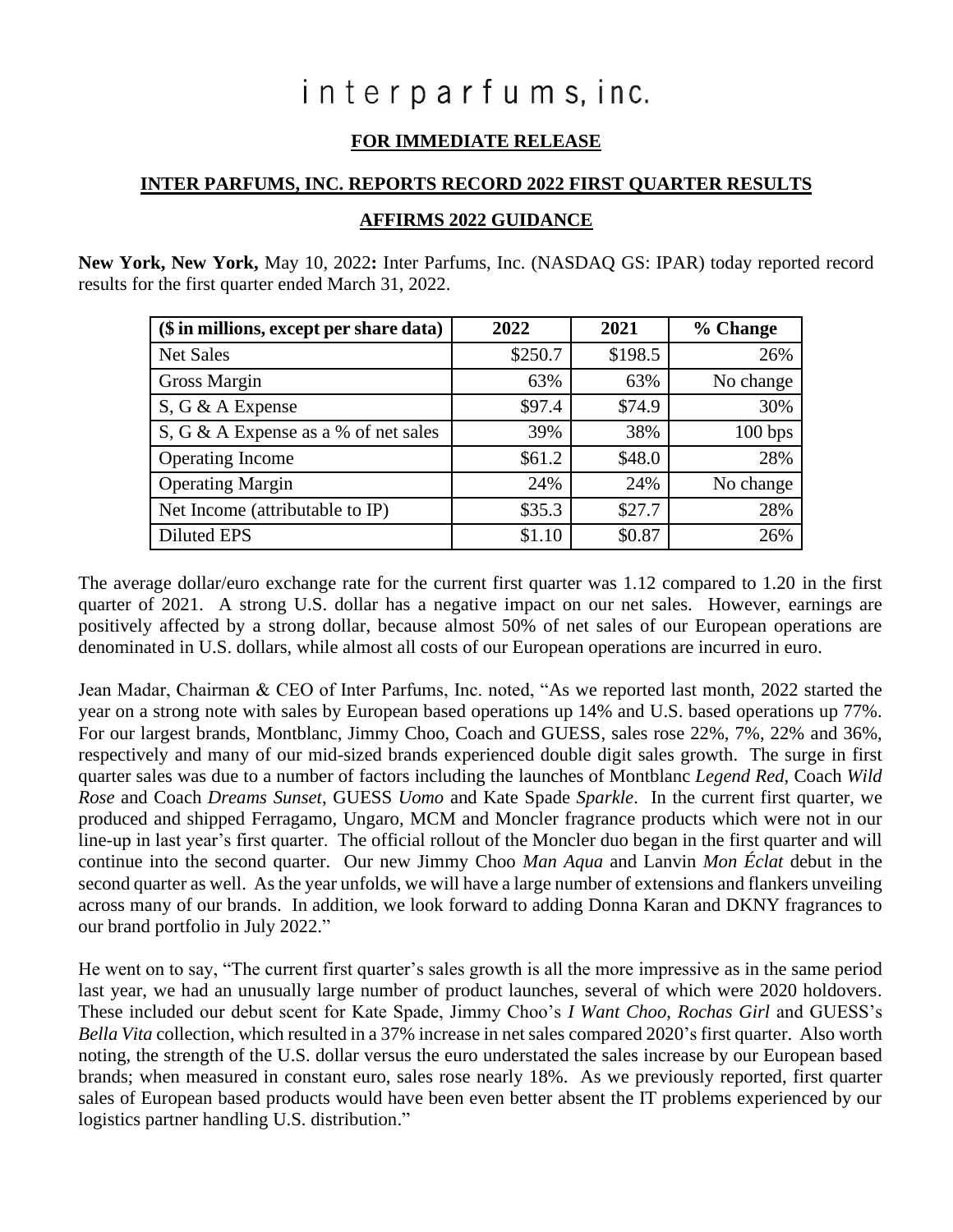Inter Parfums, Inc. News Release Page 2 May 10, 2022

He continued, "We are benefitting from a robust fragrance industry across the globe. We are pleased to see that our travel retail business has been slowly but steadily improving. North America, our largest market, achieved sales growth of 12%, despite the aforementioned IT issues. Comparable quarter sales in both Western Europe and Asia/Pacific, our second and third largest markets, increased 41%. Our sales in the Middle East increased 27% and in Central and South America sales rose 38%. With shipments in the early part of the first quarter, sales in Eastern Europe rose 13%; however, since the invasion of Ukraine by Russia, we have been following regulations and sanctions which vary by country. Of note, most of our Russian accounts receivables had been protected by credit insurance or are being paid in advance."

Mr. Madar cautioned, "We continue to operate within a challenging business environment due in great part to the resurgence of the COVID-19 pandemic in certain regions, notably China, which resulted in massive lockdowns. Elsewhere, the aftereffects of the pandemic are exerting pressure on retail traffic, travel, inventory sourcing and costs, the supply chain, transportation and logistics. Finally, the tragic war in Eastern Europe, its duration and related sanctions add further uncertainty to the mix of challenges."

Russell Greenberg, Executive Vice President and CFO, pointed out, "Gross margin for European operations rose to nearly 66.8% from 65.5% in last year's first quarter, primarily attributable to the stronger U.S. dollar. For United States operations, gross profit margin was 53.9% and 53.2% in the first quarters of 2022 and 2021, respectively. The significant increase in sales in the first quarter of 2022 allowed us to better absorb fixed expenses such as depreciation and point of sale expenses, as compared to last year's first quarter. Promotion and advertising included in selling, general and administrative expenses represented nearly 14% of net sales in the current first quarter versus 11% in the same period in 2021. Thus far this year, we are in a better position to allocate our advertising and promotion spending across the quarters to lead up to approximately 21% of net sales on promotion and advertising for the full year."

Mr. Greenberg noted, "We closed the first quarter with working capital of \$484 million, including approximately \$265 million in cash, cash equivalents and short-term investments, a working capital ratio of more than 2.9 to 1 and \$125 million of long-term debt, most of which relates to borrowings made in connection with the acquisition of our new Paris headquarters."

#### **Affirms 2022 Guidance**

Mr. Greenberg concluded, "For now, we continue to look for 2022 net sales to approximate a record \$975 million resulting in earnings per diluted share of \$3.00. We had our best ever April sales and this trend is continuing into May. We will be in a better position to revisit the subject of guidance once the lockdowns in China are lifted. Our 2022 guidance assumes that the average dollar/euro exchange rate remains at current levels, and there is no significant resurgence of the COVID-19 pandemic. With respect to the geopolitical situation in Eastern Europe, future impacts on our business, including sanctions and countersanctions, are difficult to predict due to the high level of uncertainty as to how these developments will evolve."

### **Dividend**

The Company's regular quarterly cash dividend of \$0.50 per share will be paid on June 30, 2022 to shareholders of record on June 15, 2022.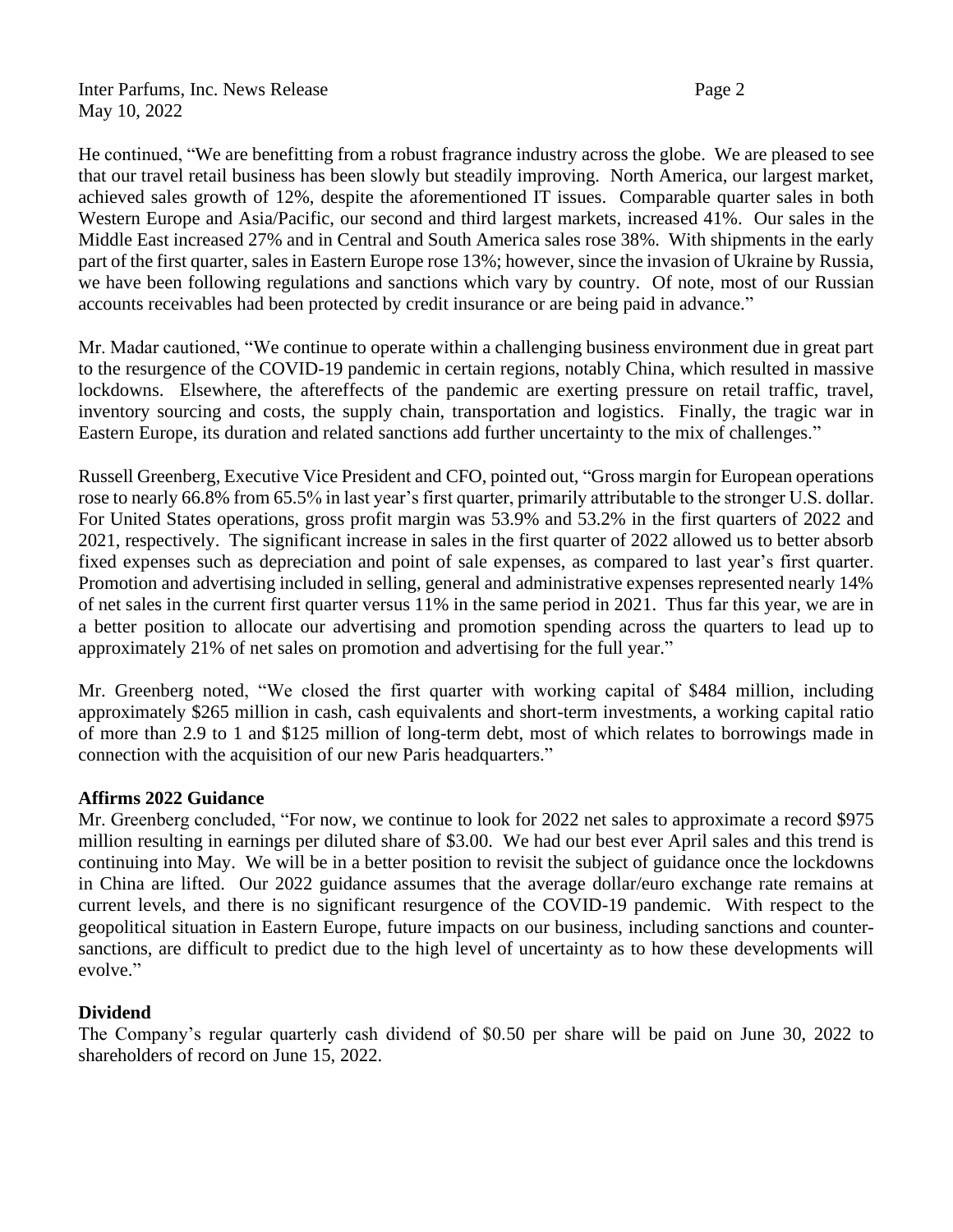Inter Parfums, Inc. News Release Page 3 May 10, 2022

#### **Conference Call**

Management will conduct a conference call to discuss financial results and business developments at 11:00 am ET on Wednesday, May 11, 2022. Interested parties may participate in the call by dialing (201) 493- 6749; please call in 10 minutes before the conference call is scheduled to begin and ask for the Inter Parfums call. The conference call will also be broadcast live over the Internet. To listen to the live call, please go to [www.interparfumsinc.com](http://www.interparfumsinc.com/) and click on the Investor Relations section.

Founded in 1982, Inter Parfums, Inc. develops, manufactures and distributes prestige perfumes and cosmetics as the exclusive worldwide licensee for Abercrombie & Fitch, Anna Sui, Boucheron, Coach, Ferragamo, Graff, GUESS, Hollister, Jimmy Choo, Karl Lagerfeld, Kate Spade, MCM, Moncler, Montblanc, Oscar de la Renta, S.T. Dupont, Ungaro and Van Cleef & Arpels. Inter Parfums is also the owner of Lanvin fragrances and the Rochas brand. Through its global distribution network, the Company's products are sold in over 120 countries.

Statements in this release which are not historical in nature are forward-looking statements. Although we believe that our plans, intentions and expectations reflected in such forward-looking statements are reasonable, we can give no assurance that such plans, intentions or expectations will be achieved. In some cases you can identify forward-looking statements by forward-looking words such as "anticipate," "believe," "could," "estimate," "expect," "intend," "may," "should," "will," and "would," or similar words. You should not rely on forward-looking statements, because actual events or results may differ materially from those indicated by these forward-looking statements as a result of a number of important factors. These factors include, but are not limited to, the risks and uncertainties discussed under the headings "Forward Looking Statements" and "Risk Factors" in Inter Parfums' annual report on Form 10-K for the fiscal year ended December 31, 2021 and the reports Inter Parfums files from time to time with the Securities and Exchange Commission. Inter Parfums does not intend to and undertakes no duty to update the information contained in this press release.

Contact at Inter Parfums, Inc. -or- Investor Relations Counsel Russell Greenberg, Exec. VP & CFO The Equity Group Inc. [www.interparfumsinc.com](http://www.interparfumsinc.com/) [www.theequitygroup.com](http://www.theequitygroup.com/)

(212) 983-2640 Devin Sullivan (212) 836-9608/dsullivan@equityny.com [rgreenberg@interparfumsinc.com](mailto:rgreenberg@interparfumsinc.com) Linda Latman (212) 836-9609[/llatman@equityny.com](mailto:llatman@equityny.com)

See Accompanying Tables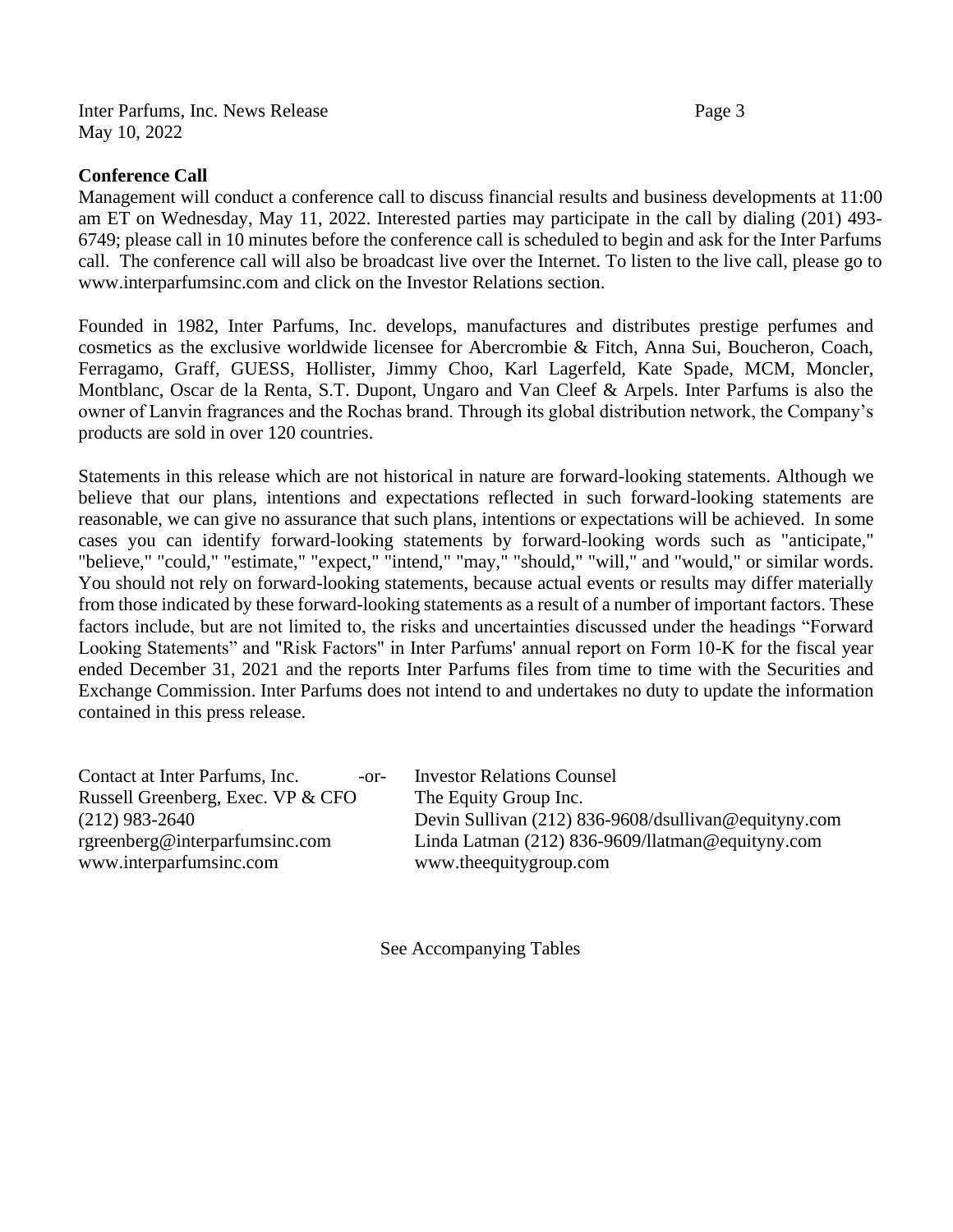## *CONSOLIDATED STATEMENTS OF INCOME*

### (In thousands except per share data) *(Unaudited)*

|                                                              | Three Months Ended |         |    |         |  |
|--------------------------------------------------------------|--------------------|---------|----|---------|--|
|                                                              | March 31,          |         |    |         |  |
|                                                              |                    | 2022    |    | 2021    |  |
| Net sales                                                    | \$                 | 250,678 | \$ | 198,528 |  |
| <b>Cost of sales</b>                                         |                    | 92,020  |    | 73,280  |  |
| <b>Gross margin</b>                                          |                    | 158,658 |    | 125,248 |  |
| Selling, general and administrative expenses                 |                    | 97,441  |    | 74,896  |  |
| <b>Impairment</b> loss                                       |                    |         |    | 2,393   |  |
| <b>Income from operations</b>                                |                    | 61,217  |    | 47,959  |  |
| Other expenses (income):                                     |                    |         |    |         |  |
| Interest expense                                             |                    | 883     |    | 377     |  |
| Gain on foreign currency                                     |                    | (2,239) |    | (1,866) |  |
| Interest and investment (income) loss                        |                    | 1,466   |    | (386)   |  |
| Other income                                                 |                    | (116)   |    | (192)   |  |
|                                                              |                    | (6)     |    | (2,067) |  |
| Income before income taxes                                   |                    | 61,223  |    | 50,026  |  |
| Income taxes                                                 |                    | 14,932  |    | 13,400  |  |
| Net income                                                   |                    | 46,291  |    | 36,626  |  |
| Less: Net income attributable to the noncontrolling interest |                    | 10,992  |    | 8,964   |  |
| Net income attributable to Inter Parfums, Inc.               | \$                 | 35,299  | \$ | 27,662  |  |
| Earnings per share:                                          |                    |         |    |         |  |
| Net income attributable to Inter Parfums, Inc. common        |                    |         |    |         |  |
| shareholders:                                                |                    |         |    |         |  |
| <b>Basic</b>                                                 |                    | \$1.11  |    | \$0.87  |  |
| Diluted                                                      |                    | \$1.10  |    | \$0.87  |  |
| Weighted average number of shares outstanding:               |                    |         |    |         |  |
| <b>Basic</b>                                                 |                    | 31,840  |    | 31,631  |  |
| Diluted                                                      |                    | 32,010  |    | 31,772  |  |
|                                                              |                    |         |    |         |  |
| Dividends declared per share                                 |                    | \$0.50  |    | \$0.25  |  |